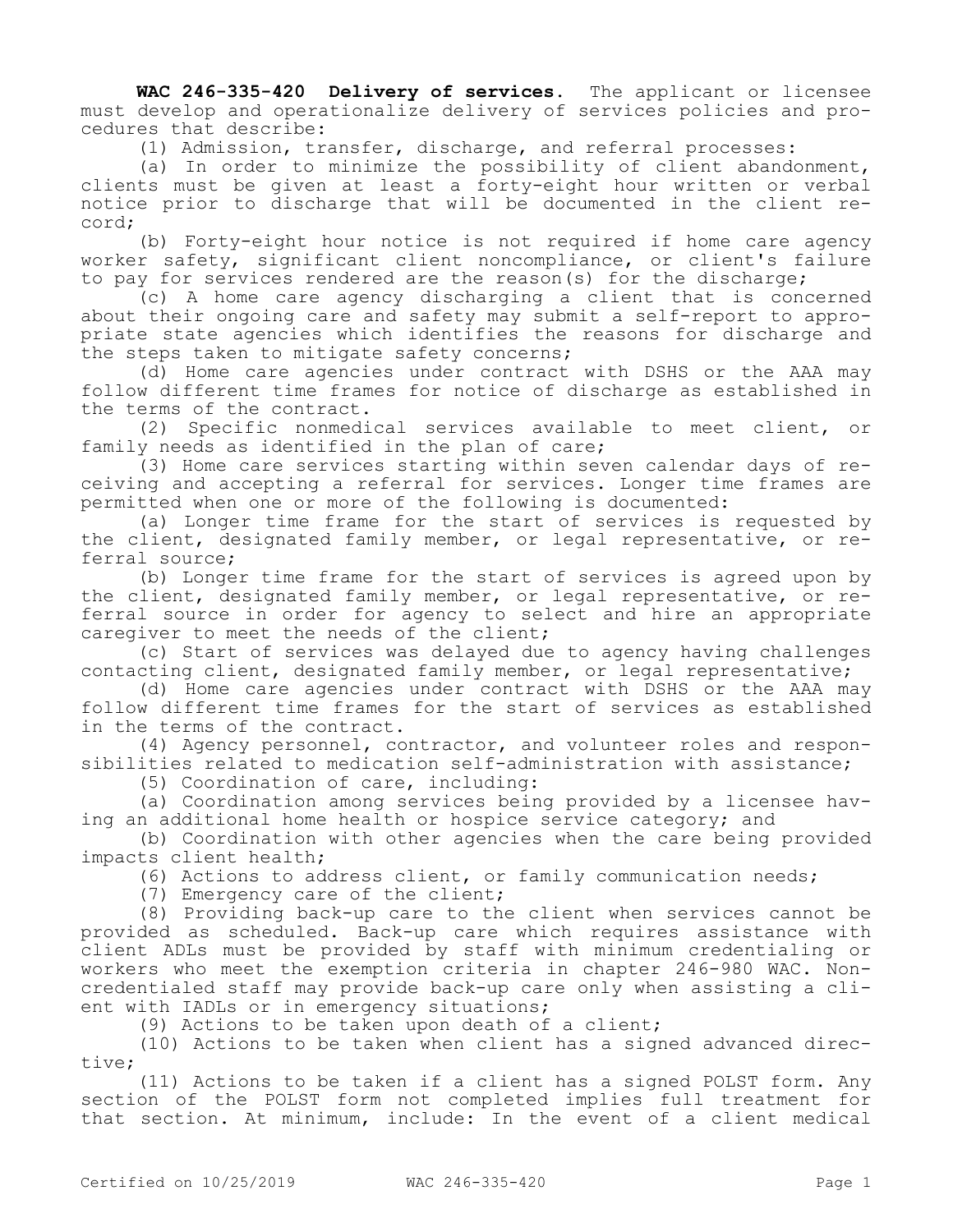emergency and agency staff are present, provide emergency medical personnel with a client's signed POLST form;

(12) If the home care agency chooses to offer assistance with taking vital signs, then relevant policies and procedures must comply with the following minimum requirements:

(a) Assistance with taking vital signs for informational purposes only, due to client being unable to complete tasks independently. Home care agency workers may only assist clients in the process of taking their own vital signs. Examples of assistance include, but are not limited to, handing client a digital thermometer, sliding blood pressure cuff over client's arm, turning on a device, recording digital readings and communicating those readings back to the client, designated family member, or legal representative. Devices used must be electronically operated with digital readouts; and

(b) Assistance with taking vital signs to determine when to take or exclude prescribed medications, or what dosage of medication to take due to client being unable to complete tasks independently. Agencies must contract with a registered nurse to determine if nurse delegation is appropriate and train agency worker(s) on taking specific vital signs and to understand how the readings relate to the medications that the client needs to take;

(13) If a home care agency chooses to offer assistance with passive range of motion exercises for maintenance purposes only, then relevant policies and procedures must comply with the following minimum requirements:

(a) Ensure the client provides the agency with a copy of their passive range of motion exercise plan established by a physical therapist licensed under chapter 18.74 RCW, an occupational therapist licensed under chapter 18.59 RCW, or qualified registered nurse licensed under chapter 18.79 RCW. The date of the plan must be within twelve months of requesting assistance with passive range of motion. The plan must clearly state that the passive range of motion is for maintenance purposes only. Passive range of motion for purposes of restoring joint function is outside the scope of a home care agency to provide;

(b) If the exercise plan is older than twelve months or does not clearly state for maintenance purposes only, the agency will direct client to get an updated or new passive range of motion plan from their health care provider;

(c) Ensure and document passive range of motion skills verification of assigned agency workers, consistent with WAC 246-335-425(9), prior to the provision of these services; and

(d) Ensure clients receiving passive range of motion submit to the agency an updated exercise plan from their health care provider at least annually;

(14) Nurse delegation according to the following:

(a) Delegation is only permitted for stable and predictable clients requiring specific nursing tasks that do not require clinical judgment;

(b) Home care agencies are not required to provide nurse delegation services and do not need a policy if they do not provide these services;

(c) A licensee with an approved home care service category only may provide nurse delegation in the following ways:

(i) Contract with a registered nurse for any client needing nurse delegation;

(ii) DSHS or the AAA that contracts with licensees to provide home care services to medicaid eligible clients are responsible to es